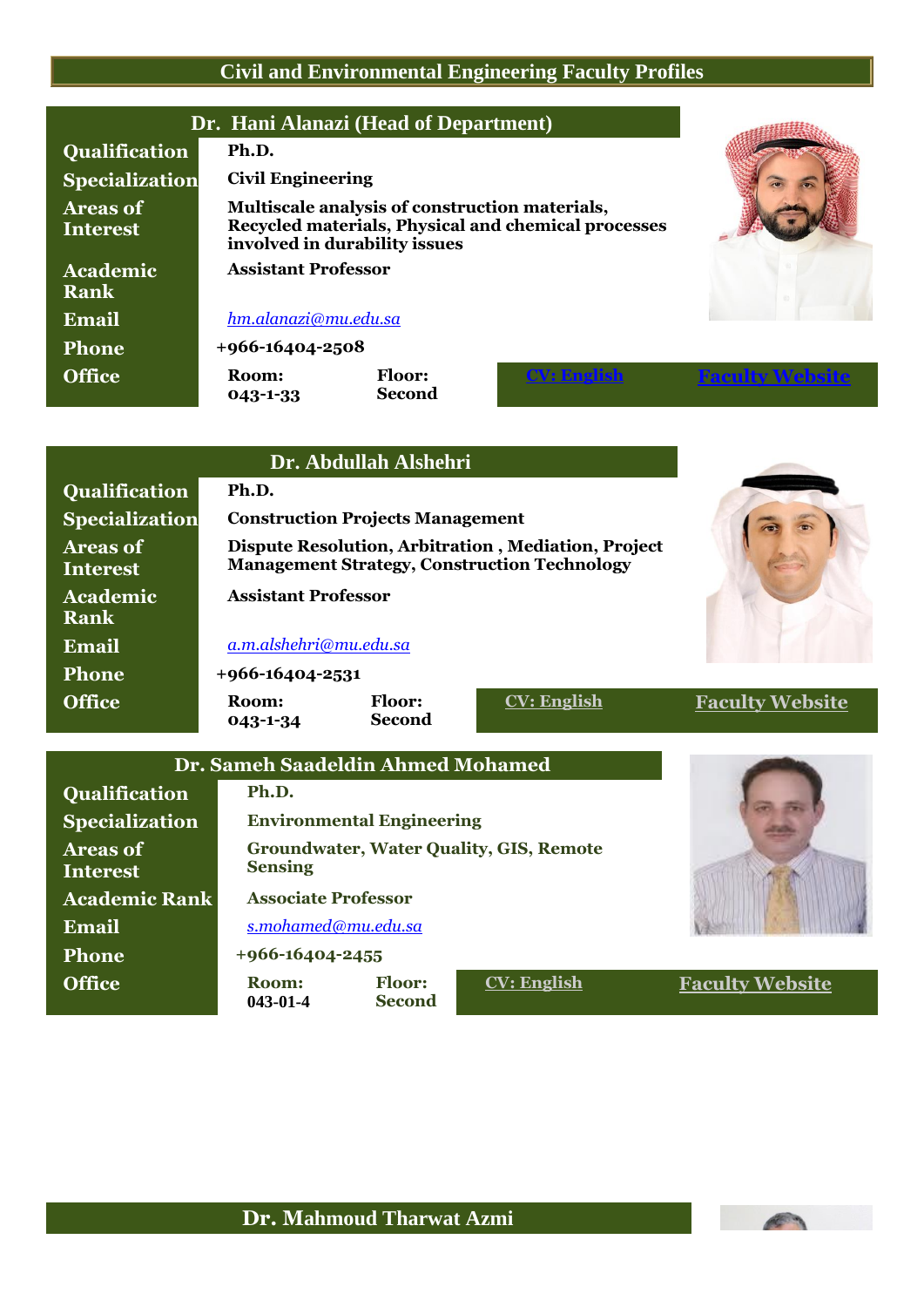| <b>Specialization</b><br><b>Areas of Interest</b> | <b>Civil Engineering</b><br><b>Surveying with Satellites</b> |                                |                                                     |                           |
|---------------------------------------------------|--------------------------------------------------------------|--------------------------------|-----------------------------------------------------|---------------------------|
| <b>Designation</b>                                | <b>Associate Professor</b>                                   |                                |                                                     |                           |
| Email                                             | m.azmi@mu.edu.sa                                             |                                |                                                     |                           |
| <b>Phone</b>                                      | +966-164042527                                               |                                |                                                     |                           |
| <b>Office</b>                                     | Room:<br>$043 - 00 - 7$                                      | Floor:<br><b>Second</b>        | <b>CV: English</b>                                  | <b>Faculty Website</b>    |
|                                                   |                                                              |                                |                                                     |                           |
|                                                   | Dr. Yassir Gism Elkhalig Elaraki                             |                                |                                                     |                           |
| <b>QUALIFICATION</b>                              | Ph.D.                                                        |                                |                                                     |                           |
| <b>SPECILAZITION</b>                              | <b>Civil Engineering</b>                                     |                                |                                                     |                           |
| <b>AREAS OF</b><br><b>INTREST</b>                 |                                                              |                                | <b>Structural Engineering - Bridges Engineering</b> |                           |
| <b>DESIGNATION</b>                                | <b>Assistant Professor</b>                                   |                                |                                                     |                           |
| <b>EMAIL</b>                                      | <u>y.elaraki@mu.edu.sa</u>                                   |                                |                                                     |                           |
| <b>PHONE</b>                                      | +966-16404-2544                                              |                                |                                                     |                           |
| <b>OFFICE</b>                                     | Room:<br>$043 - 1 - 32$                                      | <b>Floor:</b><br><b>Second</b> | <b>CV: English</b>                                  | <b>FACULTY</b><br>WEBSITE |
|                                                   |                                                              |                                |                                                     |                           |

**Qualification Ph.D.**

|                                    | Dr. Oussama Elalaoui       |                                            |                    |                |
|------------------------------------|----------------------------|--------------------------------------------|--------------------|----------------|
| <b>QUALIFICATION</b>               | Ph.D.                      |                                            |                    |                |
| <b>SPECIALIZATION</b>              | <b>Civil Engineering</b>   |                                            |                    |                |
| <b>AREAS OF</b><br><b>INTEREST</b> |                            | <b>Engineering Structure and Materials</b> |                    |                |
| <b>ACADEMIC RANK</b>               | <b>Assistant Professor</b> |                                            |                    |                |
| <b>EMAIL</b>                       | o.elalaoui@mu.edu.sa       |                                            |                    |                |
| <b>PHONE</b>                       | $+966 - 16404 - 2512$      |                                            |                    |                |
| <b>OFFICE</b>                      | Room:<br>$043 - 01 - 5$    | <b>Floor:</b><br>Second                    | <b>CV: English</b> | <b>FACULTY</b> |

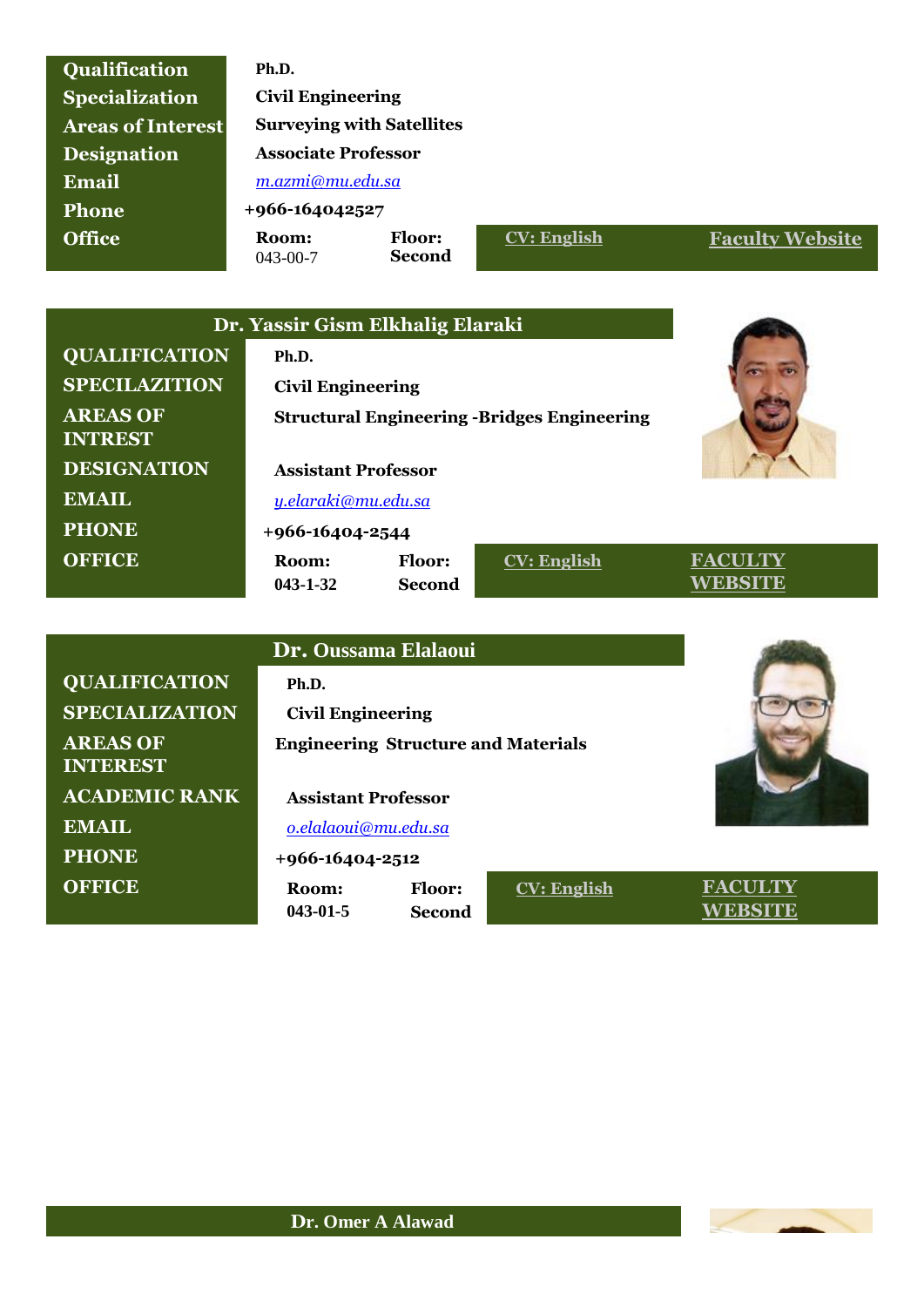| <b>QUALIFICATION</b>               | Ph.D.                                                            |                  |                    |                |
|------------------------------------|------------------------------------------------------------------|------------------|--------------------|----------------|
| <b>SPECIALIZATION</b>              | <b>Civil Engineering</b>                                         |                  |                    |                |
| <b>AREAS OF</b><br><b>INTEREST</b> | <b>Structural Engineering – Construction</b><br><b>Materials</b> |                  |                    |                |
| <b>ACADEMIC RANK</b>               | <b>Assistant Professor</b>                                       |                  |                    |                |
| <b>EMAIL</b>                       | o.alawad@mu.edu.sa                                               |                  |                    |                |
| <b>PHONE</b>                       | +966-16404-2609                                                  |                  |                    |                |
| <b>OFFICE</b>                      | Room:<br>$043 - 01 - 2$                                          | Floor:<br>Second | <b>CV: English</b> | <b>FACULTY</b> |

|                                    | Dr. Mahmoud Mohamed Ahmed Owais |               |                                               |                |
|------------------------------------|---------------------------------|---------------|-----------------------------------------------|----------------|
| <b>QUALIFICATION</b>               | Ph.D.                           |               |                                               |                |
| <b>SPECIALIZATION</b>              | <b>Civil Engineering</b>        |               |                                               |                |
| <b>AREAS OF</b><br><b>INTEREST</b> |                                 |               | <b>Transportation and Traffic Engineering</b> |                |
| <b>ACADEMIC RANK</b>               | <b>Assistant Professor</b>      |               |                                               |                |
| <b>EMAIL</b>                       | Oeais@mu.edu.sa                 |               |                                               |                |
| <b>PHONE</b>                       | +966-16404-2544                 |               |                                               |                |
| <b>OFFICE</b>                      | <b>Room</b>                     | <b>Floor:</b> | <b>CV: English</b>                            | <b>FACULTY</b> |
|                                    | $043 - 0 - 6$                   | <b>Second</b> |                                               | WEBSITE        |
|                                    |                                 |               |                                               |                |
| <b>Dr. Ahmed Mohamed Sayed</b>     |                                 |               |                                               |                |
| <b>QUALIFICATION</b>               | Ph.D.                           |               |                                               |                |

| <b>SPECIALIZATION</b>              | <b>Civil Engineering</b>   |                                |                                                      |                |
|------------------------------------|----------------------------|--------------------------------|------------------------------------------------------|----------------|
| <b>AREAS OF</b><br><b>INTEREST</b> | <b>Bridges Design</b>      |                                | <b>Structural Engineering - Steel Structures and</b> |                |
| <b>ACADEMIC RANK</b>               | <b>Assistant Professor</b> |                                |                                                      |                |
| <b>EMAIL</b>                       | a.sayed@mu.edu.sa          |                                |                                                      |                |
| <b>PHONE</b>                       | +966-16404-2530            |                                |                                                      |                |
| <b>OFFICE</b>                      | Room:<br>$043 - 01 - 3$    | <b>Floor:</b><br><b>Second</b> | <b>CV: English</b>                                   | <b>FACULTY</b> |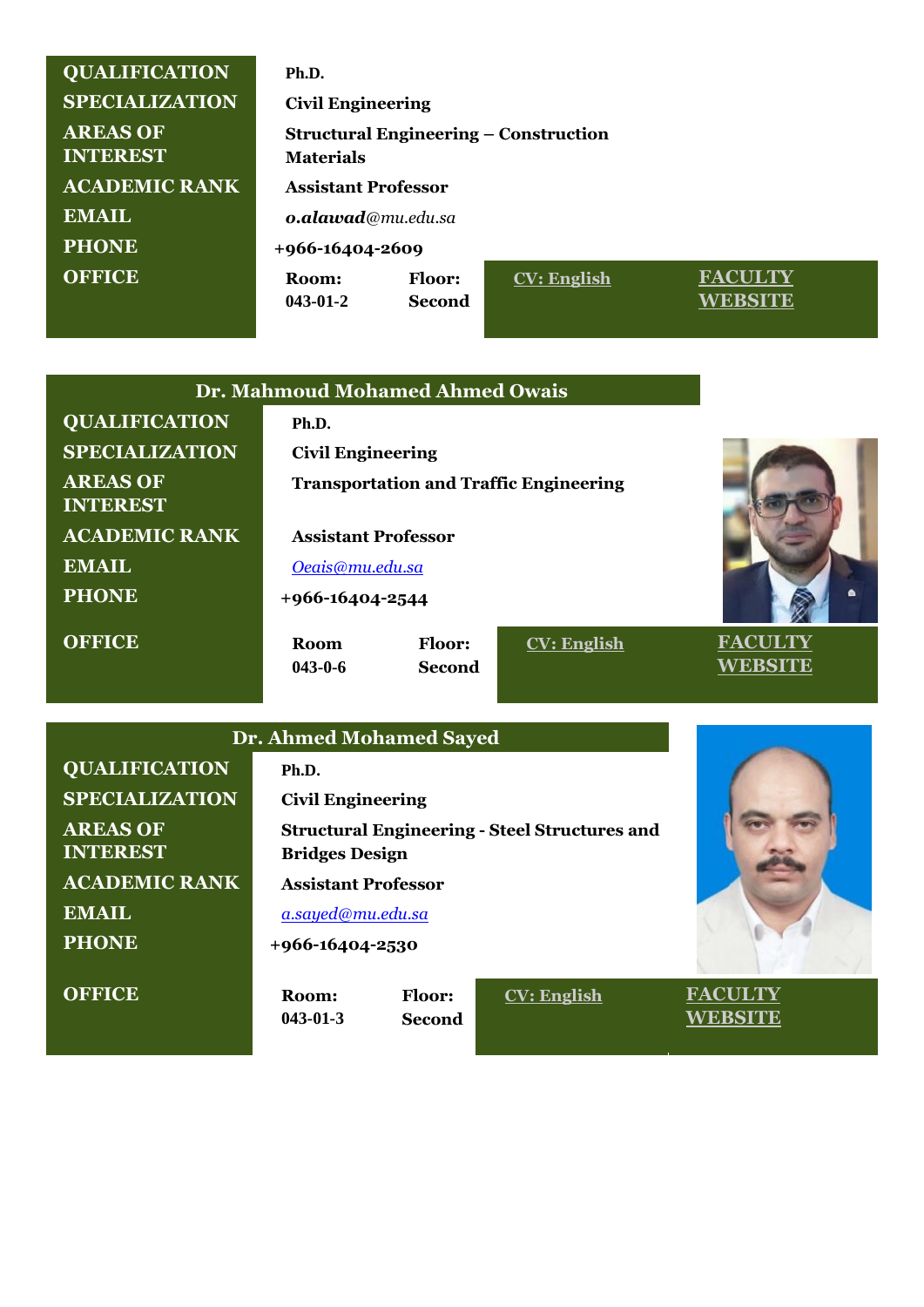|                                    | Dr. Nageh M. Ali              |                                |                    |                |
|------------------------------------|-------------------------------|--------------------------------|--------------------|----------------|
| <b>QUALIFICATION</b>               | Ph.D.                         |                                |                    |                |
| <b>SPECIALIZATION</b>              | <b>Civil Engineering</b>      |                                |                    |                |
| <b>AREAS OF</b><br><b>INTEREST</b> | <b>Structural Engineering</b> |                                |                    |                |
| <b>ACADEMIC RANK</b>               | <b>Assistant Professor</b>    |                                |                    |                |
| <b>EMAIL</b>                       | Nageh82@mu.edu.sa             |                                |                    |                |
| <b>PHONE</b>                       | +966-543279849                |                                |                    |                |
| <b>OFFICE</b>                      | Room:<br>043-01-29            | <b>Floor:</b><br><b>Second</b> | <b>CV: English</b> | <b>FACULTY</b> |

| Qualification<br>Ph.D.<br><b>Civil and Environmental Engineering</b><br><b>Specialization</b><br><b>Environmental Engineering</b><br><b>Areas of</b><br>interest<br><b>Lecturer</b><br><b>Academic Rank</b><br><b>Email</b><br>y.yaseen@mu.edu.sa<br>Phone<br>+966-16404-2528 |  |
|-------------------------------------------------------------------------------------------------------------------------------------------------------------------------------------------------------------------------------------------------------------------------------|--|
|                                                                                                                                                                                                                                                                               |  |
|                                                                                                                                                                                                                                                                               |  |
|                                                                                                                                                                                                                                                                               |  |
|                                                                                                                                                                                                                                                                               |  |
|                                                                                                                                                                                                                                                                               |  |
|                                                                                                                                                                                                                                                                               |  |
| <b>Floor:</b><br><b>CV: English</b><br><b>Office</b><br>Room:<br><b>Faculty Website</b><br><b>Second</b><br>043-01-37                                                                                                                                                         |  |
|                                                                                                                                                                                                                                                                               |  |
| Eng. Ziaa Ur Rahman                                                                                                                                                                                                                                                           |  |
| M. Tech. Civil Engineering<br>Qualification                                                                                                                                                                                                                                   |  |
| <b>Environmental Engineering</b><br><b>Specialization</b>                                                                                                                                                                                                                     |  |
| <b>Wastewater Treatment, Solid Waste</b><br><b>Areas of</b><br><b>Management</b><br>interest                                                                                                                                                                                  |  |
| <b>Lecturer</b><br>Academic<br><b>Rank</b>                                                                                                                                                                                                                                    |  |
| Email<br>z.rehman@mu.edu.sa                                                                                                                                                                                                                                                   |  |
| +966-16404-2529<br><b>Phone</b>                                                                                                                                                                                                                                               |  |
| <b>Office</b><br><b>Floor:</b><br><b>CV: English</b><br><b>Faculty Websit</b><br>Room:<br>$043 - 1 - 10$<br><b>Second</b>                                                                                                                                                     |  |